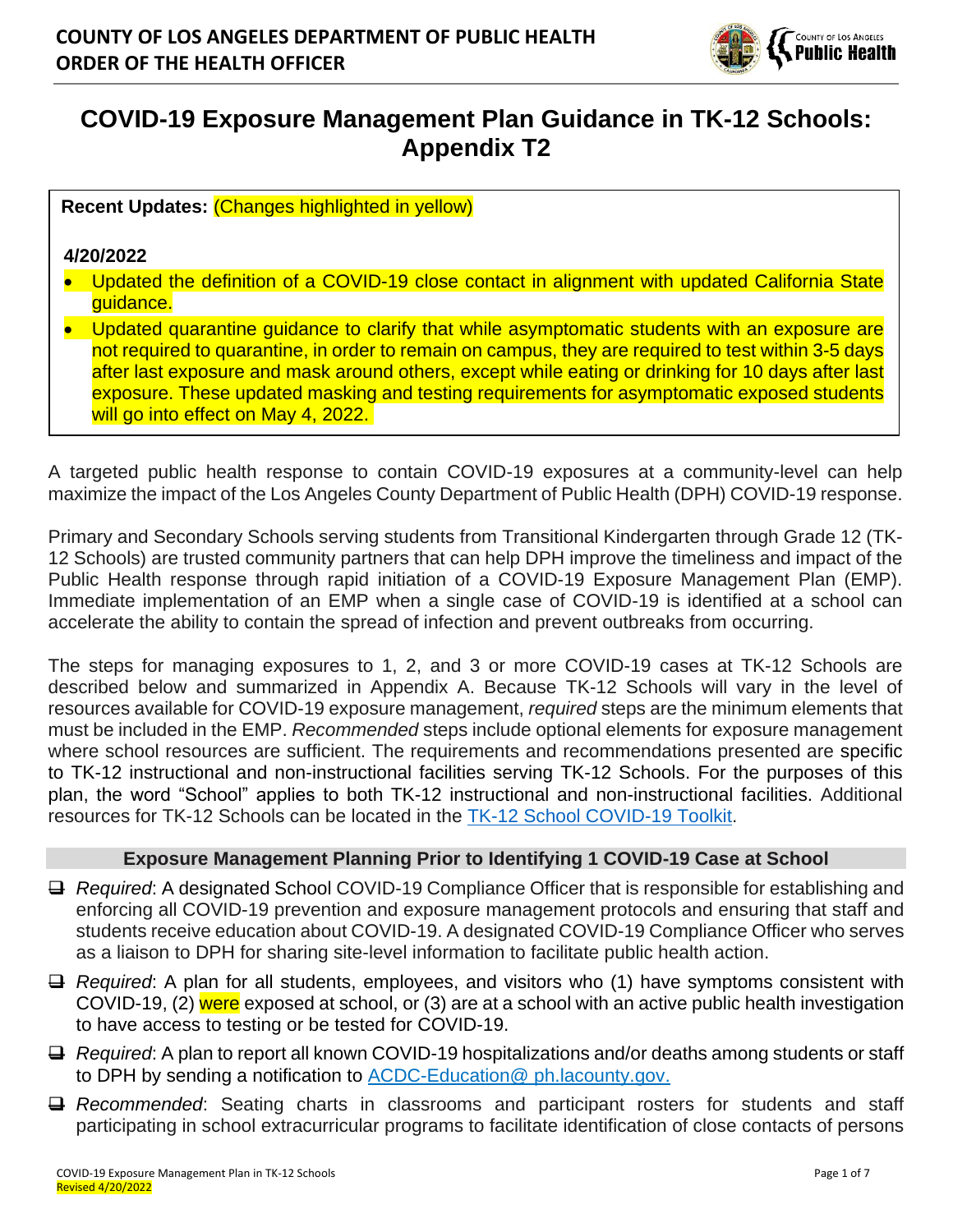## **COUNTY OF LOS ANGELES DEPARTMENT OF PUBLIC HEALTH ORDER OF THE HEALTH OFFICER**



with COVID-19 at the school.

- ❑ *Recommended*: If a school elects to implement an asymptomatic screening testing program, staff and students that are not fully vaccinated should be prioritized for regular testing as an important part of identifying infections early to prevent transmission on campus. Fully vaccinated individuals may be considered for asymptomatic screening testing programs if there is sufficient testing capacity. School screening testing programs should use an FDA-authorized viral COVID-19 test, including a Nucleic Acid Amplification Test (NAAT, such as PCR) or an Antigen test, that is collected and performed in a healthcare setting or certified testing site. An FDA-authorized Over-the-Counter test (or at-home test) is acceptable for use in COVID-19 school screening testing programs. Note, unverified Over-the-Counter test results cannot be used to fulfill required testing for school employees under the California [State Health Officer Order.](https://www.cdph.ca.gov/Programs/CID/DCDC/Pages/COVID-19/Order-of-the-State-Public-Health-Officer-Vaccine-Verification-for-Workers-in-Schools.aspx)
- ❑ *Recommended*: Schools are advised to apply DPH guidance on [Decision Pathways](http://publichealth.lacounty.gov/media/Coronavirus/docs/education/ScreeningEducationSettings.pdf) for persons who have not been tested yet for COVID-19 but screen positive for symptoms prior to school entry or while at school.

### **Exposure Management for 1 COVID-19 Case at School**

- ❑ *Required*: After identifying 1 confirmed COVID-19 case on campus, the School Compliance Officer instructs the case to follow Home Isolation Instructions for COVID-19 [\(ph.lacounty.gov/covidisolation\)](http://publichealth.lacounty.gov/acd/ncorona2019/covidisolation/). NOTE: a confirmed COVID-19 case is an individual who has a positive COVID-19 test. Refer to sample [isolation instruction notification](http://publichealth.lacounty.gov/acd/Diseases/EpiForms/SampleSchoolIsolationandExposureNotificationLetters.docx) (posted on [ph.lacounty.gov/EducationToolkitTK12\)](http://ph.lacounty.gov/acd/ncorona2019/EducationToolkit/tk12/) for a model that can be adapted (see Template #1).
	- Students and staff with COVID-19 can end isolation after Day\* 5 ONLY if all of the following criteria are met: 1. A COVID-19 viral test\*\* collected on Day 5 or later is negative, and 2. No fever for at least 24 hours without the use of fever-reducing medicine, and 3. Other symptoms are improving --or-- Isolation can end after Day 10 if both these criteria are met: 1. No fever for at least 24 hours without the use of fever-reducing medicine, and 2. Other symptoms are not present or are improving. \*For symptomatic students and staff, Day 0 is the first day of symptoms; Day 1 is the first full day after symptoms develop. For asymptomatic students and staff, Day 0 is the day the first positive test was collected; Day 1 is the first full day after the positive test was collected. \*\*The test must be an FDA authorized viral test (e.g., PCR or Antigen test, including at-home tests). An antigen test is preferred for testing out of isolation.
	- While in isolation, students and staff must wear a [highly protective mask](http://publichealth.lacounty.gov/acd/ncorona2019/masks/#kindofmask) around others, except when eating or drinking. If a student meets the criteria to leave isolation after Day 5, it is **strongly recommended** that they wear a [highly protective mask](http://publichealth.lacounty.gov/acd/ncorona2019/masks/#kindofmask) around others, except when eating or drinking. Staff with COVID-19 are **required** to wear a highly protective mask in the workplace around others, except when eating or drinking, for 10 days after the positive test.
	- NOTE: For staff, per Cal/OSHA COVID-19 Prevention [Emergency Temporary Standards](https://www.dir.ca.gov/dosh/coronavirus/ETS.html) (ETS), testing that is required for employees must be provided by the employer free of charge and during work hours; these tests may not be self-administered or self-read unless they are observed by the employer or an authorized telehealth proctor. Additionally, staff may request masks and respirators from their employer at no cost to staff. See [Wear a Mask and Know your Rights](http://www.publichealth.lacounty.gov/media/Coronavirus/docs/business/UpgradeMaskRequirement.pdf) for more information.
- ❑ *Required*: The Compliance Officer works to identify all persons in the school with an exposure to the confirmed positive case during their infectious period (Close Contacts).
	- A case is considered to be infectious from 2 days before their symptoms first appeared until their isolation ends, as described in the Home Isolation Instructions for COVID-19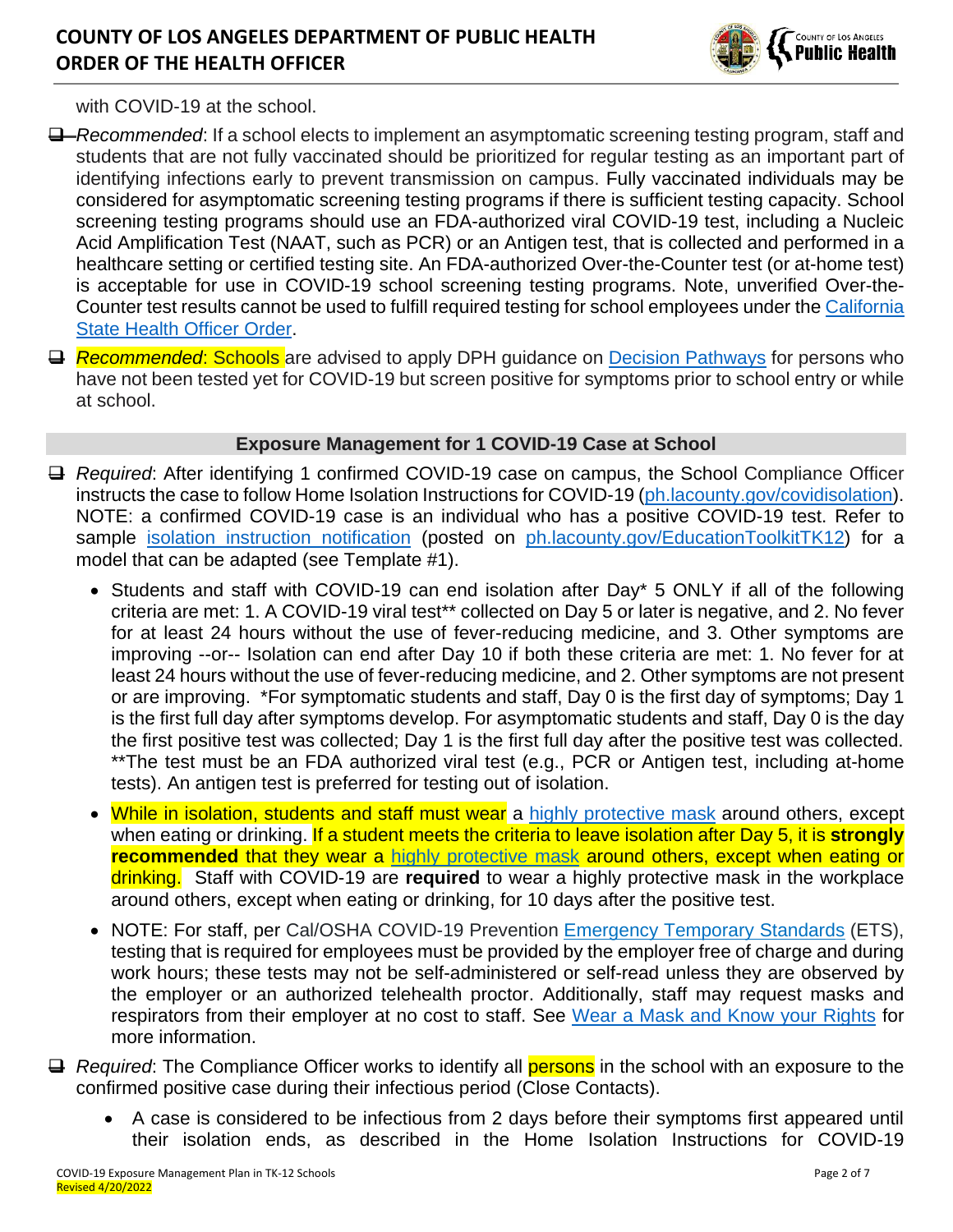## **COUNTY OF LOS ANGELES DEPARTMENT OF PUBLIC HEALTH ORDER OF THE HEALTH OFFICER**



[\(ph.lacounty.gov/covidisolation\)](http://publichealth.lacounty.gov/acd/ncorona2019/covidisolation/). A person with a positive COVID-19 test but no symptoms is considered infectious from 2 days before their test was taken until their isolation ends.

- Close Contact: Persons are considered to have been exposed to a case (close contact) during the infectious period if they shared the same indoor airspace at school with the infected person for 15 minutes or more over a 24-hour period. NOTE: persons with an outdoor exposure at school are not considered close contacts.
- ❑ *Required*: The School Compliance Officer must notify DPH of employees, children, and visitors with confirmed COVID-19 who were on campus at any point within the 14 days prior to the illness onset date (school-associated case).
- ❑ *Required*: All school-associated COVID-19 cases should be reported online through the secure web application: [http://www.redcap.link/lacdph.educationsector.covidreport.](http://www.redcap.link/lacdph.educationsector.covidreport) If online reporting is not possible, reporting can be done manually by downloading and completing the [COVID-19 Case and](http://publichealth.lacounty.gov/acd/Diseases/EpiForms/COVID_OBlinelist_Education_Sector.xlsm)  [Contact Line List for the Education Sector](http://publichealth.lacounty.gov/acd/Diseases/EpiForms/COVID_OBlinelist_Education_Sector.xlsm) and sending it to [ACDC-Education@ ph.lacounty.gov.](mailto:ACDC-Education@ph.lacounty.gov) All case notifications should be submitted within 1 business day of being notified of the case.
	- Schools that need assistance on COVID-19 case reporting or other exposure management processes can call the TK-12 School COVID-19 Case Reporting Call Center, Monday through Friday from 8:00AM to 5:00PM. School administrators that do not have the Call Center number should contact [ACDC-Education@ph.lacounty.gov](mailto:ACDC-Education@ph.lacounty.gov) for the number.
- ❑ *Required*: All close contacts to a COVID-19 positive case at school are notified by the School Compliance Officer of the exposure and provided with actions to take.
	- Notification can be done using an individual notification method where individuals are notified of their exposure and actions to take. Refer to sample [individual exposure notification letter](http://publichealth.lacounty.gov/acd/Diseases/EpiForms/SampleSchoolIsolationandExposureNotificationLetters.docx) (posted on [ph.lacounty.gov/EducationToolkitTK12\)](http://ph.lacounty.gov/acd/ncorona2019/EducationToolkit/tk12/) for a model that can be adapted (see Template #2).
	- Notification may also occur using a group notification method where members of relevant groups in which exposure occurred (e.g., classmates, teammates, cohorts) are notified of their exposure as a group and actions to take. Refer to sample [group tracing exposure](http://publichealth.lacounty.gov/acd/Diseases/EpiForms/SampleSchoolIsolationandExposureNotificationLetters.docx)  [notification letter](http://publichealth.lacounty.gov/acd/Diseases/EpiForms/SampleSchoolIsolationandExposureNotificationLetters.docx) (posted on [ph.lacounty.gov/EducationToolkitTK12\)](http://ph.lacounty.gov/acd/ncorona2019/EducationToolkit/tk12/) for a model that can be adapted (see Template #3).

Action for close contacts who are required to quarantine\*

- The following close contacts are required to quarantine:
	- Asymptomatic staff who are not up to date on their COVID-19 vaccines (unvaccinated, not fully vaccinated, or [fully vaccinated](http://publichealth.lacounty.gov/acd/ncorona2019/vaccine/fullyvaccinated/) but not boosted if eligible\*)
	- \*NOTE: Asymptomatic fully vaccinated staff who are not boosted (if eligible) but required to quarantine may remain on site at the workplace (school) during the quarantine period, however they are **required** to test\* once within 3-5 days after the last exposure date. Requirement to quarantine continues to apply to all settings other than the workplace as outlined in the immediate section below. This guidance is outlined in Cal/OSHA COVID-19 Prevention [Emergency Temporary Standards](https://www.dir.ca.gov/dosh/coronavirus/ETS.html) (ETS).
- Unless they meet the criteria for remaining on site at school, staff close contacts who are required to quarantine must self-quarantine (stay in their home or another residence, separate from others) and monitor for symptoms as outlined in [Quarantine and Other Instructions for](http://publichealth.lacounty.gov/acd/ncorona2019/covidquarantine/)  [Close Contacts.](http://publichealth.lacounty.gov/acd/ncorona2019/covidquarantine/) As long as symptoms of COVID-19 are not present, they may end quarantine either: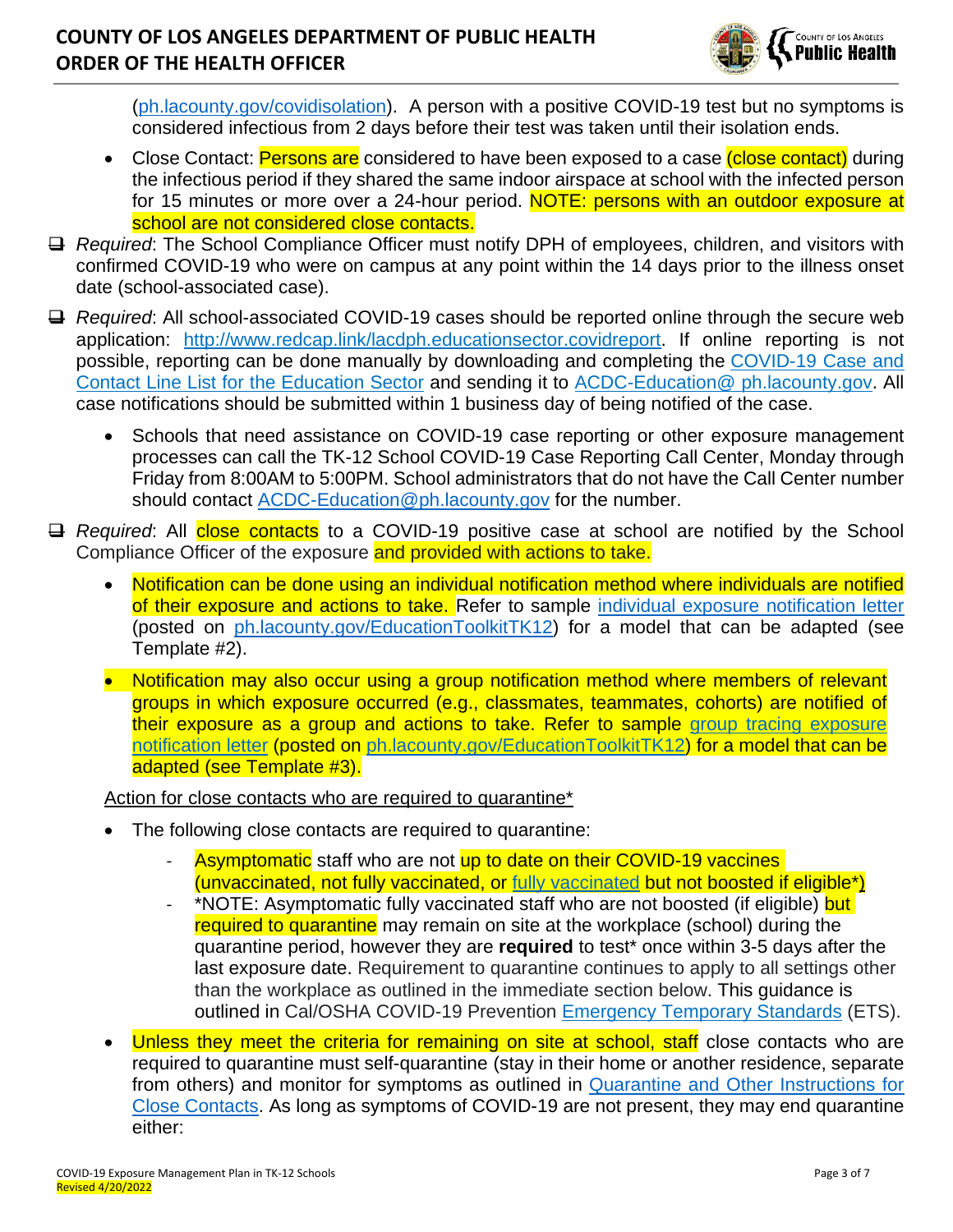## **COUNTY OF LOS ANGELES DEPARTMENT OF PUBLIC HEALTH ORDER OF THE HEALTH OFFICER**



- After 10 full days have passed from their last known contact to the infectious case (as defined above). Activities may resume starting on Day 11 provided they are asymptomatic; OR
- After 5 full days have passed from their last known contact to the infectious case if they have a negative viral test result from a specimen collected on Day 5 from the date of last exposure to the case. Activities may resume starting on Day 6. The test must be an FDAauthorized viral COVID-19 test (e.g., NAAT or Antigen test, including at-home tests). If the test is positive, follow Home Isolation Instructions for COVID-19 [\(ph.lacounty.gov/covidisolation\)](http://publichealth.lacounty.gov/acd/ncorona2019/covidisolation/).
- NOTE: For staff, per Cal/OSHA COVID-19 Prevention [Emergency Temporary](https://www.dir.ca.gov/dosh/coronavirus/ETS.html)  [Standards](https://www.dir.ca.gov/dosh/coronavirus/ETS.html) (ETS), testing that is required for employees must be provided by the employer free of charge and during work hours; these tests may not be self-administered or self-read unless they are observed by the employer or an authorized telehealth proctor.
- Regardless of when quarantine ends, close contacts who are required to quarantine must continue to monitor their health and are **required** to wear a [highly protective mask](http://publichealth.lacounty.gov/acd/ncorona2019/masks/#kindofmask) around others, except when eating or drinking, for 10 days after the last date of exposure. Staff may request masks and respirators from their employer at no cost to staff. See [Wear a Mask and](http://www.publichealth.lacounty.gov/media/Coronavirus/docs/business/UpgradeMaskRequirement.pdf)  [Know your Rights](http://www.publichealth.lacounty.gov/media/Coronavirus/docs/business/UpgradeMaskRequirement.pdf) for more information. If symptoms develop, test using an FDA-authorized viral COVID-19 test and stay home. If the test is positive, follow Home Isolation Instructions for COVID-19 [\(ph.lacounty.gov/covidisolation\)](http://publichealth.lacounty.gov/acd/ncorona2019/covidisolation/).

Action for identified close contacts who are not required to quarantine\*

- The following close contacts are not required to quarantine provided they remain asymptomatic:
	- Students, regardless of vaccination status
	- Staff who are [fully vaccinated](http://publichealth.lacounty.gov/acd/ncorona2019/vaccine/fullyvaccinated/) and not eligible for a booster
	- Staff who are [fully vaccinated](http://publichealth.lacounty.gov/acd/ncorona2019/vaccine/fullyvaccinated/) and boosted, if eligible
	- \*NOTE: Asymptomatic students and staff close contacts who were previously infected with SARS-CoV-2 within the last 90 days are not required to quarantine and exempt from testing, regardless of vaccination status.
- Close contacts who are not required to quarantine may remain on campus if they meet the following requirements: (1) monitor for symptoms; (2) wear a [highly protective mask](http://publichealth.lacounty.gov/acd/ncorona2019/masks/#kindofmask) around others, except when eating or drinking, for 10 days after the last date of exposure; (3) test with an FDA-authorized viral COVID-19 test (e.g., PCR or Antigen test, including at-home tests) within 3-5 days since the last date of exposure.
	- If symptoms develop, test using an FDA-authorized viral COVID-19 test and stay home. If the test is positive, follow Home Isolation Instructions for COVID-19 [\(ph.lacounty.gov/covidisolation\)](http://publichealth.lacounty.gov/acd/ncorona2019/covidisolation/).
	- Staff may request masks and respirators from their employer at no cost to staff. See Wear [a Mask and Know your Rights](http://www.publichealth.lacounty.gov/media/Coronavirus/docs/business/UpgradeMaskRequirement.pdf) for more information.
	- Per Cal/OSHA COVID-19 Prevention [Emergency Temporary Standards](https://www.dir.ca.gov/dosh/coronavirus/ETS.html) (ETS), testing that is required for employees to return to work must be provided free of charge and during work hours; these tests may not be self-administered or self-read unless they are observed by the employer or an authorized telehealth proctor. See Cal-OSHA [Testing FAQs](https://www.dir.ca.gov/dosh/coronavirus/covid19faqs.html#testing) to learn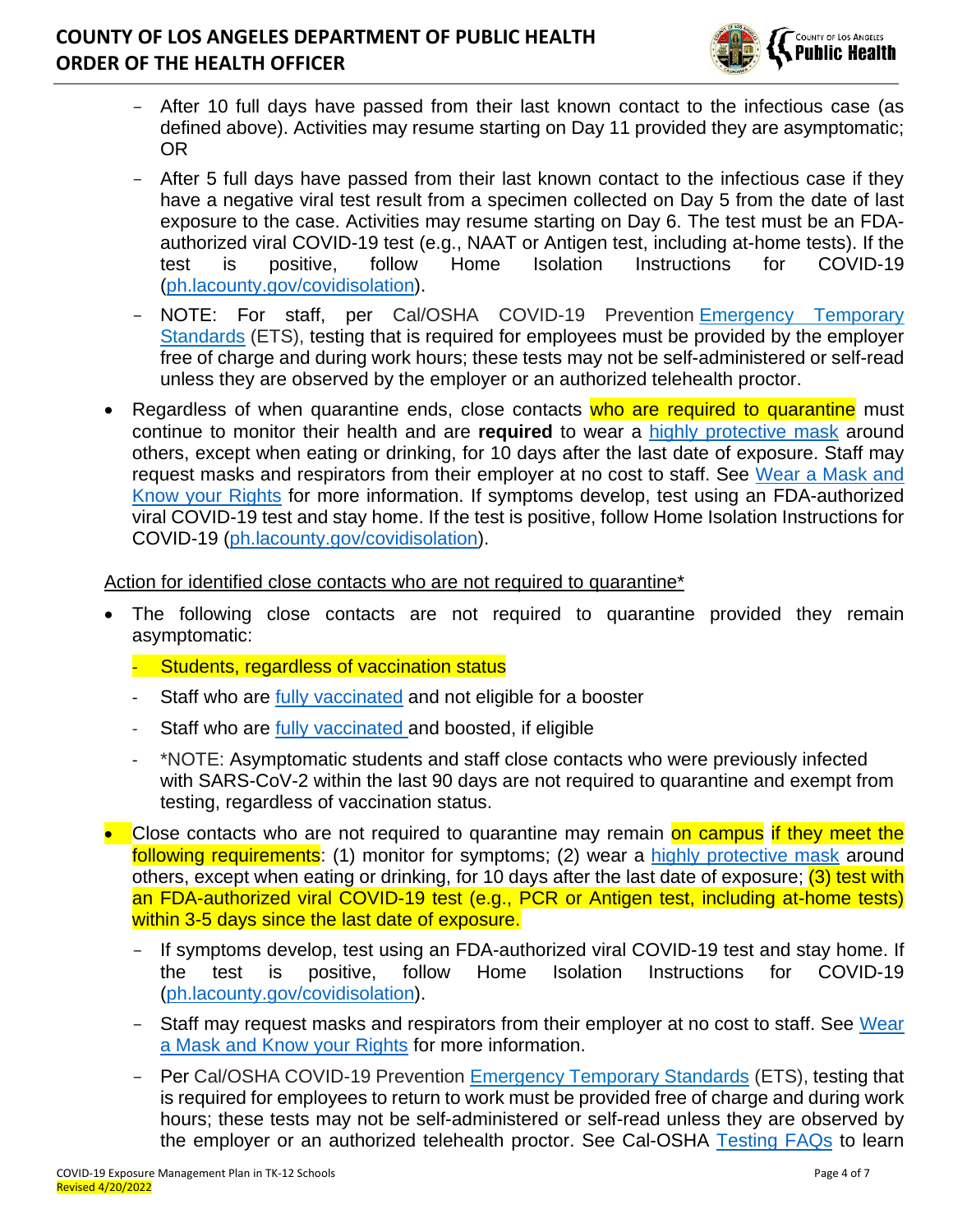

more.

- ❑ *Required:* Schools are required to have a plan to facilitate COVID-19 response testing for persons who have an exposure at school. Staff and students who are tested must inform the school of the test results. Testing resources include: School Testing Programs, Employee Health Services or Occupational Health Services, Student Health Center, Personal Healthcare Providers, LA City and County Testing Sites: [covid19.lacounty.gov/testing,](https://covid19.lacounty.gov/testing/) and [Community-Based Testing Sites](https://www.hhs.gov/coronavirus/community-based-testing-sites/index.html) (local health centers and pharmacies). Individuals who need assistance finding a medical provider can call the LA County Information line 2-1-1, which is available 24/7.
- ❑ *Required*: Employees with a campus exposure should follow guidance outlined in Cal/OSHA COVID-19 Prevention [Emergency Temporary Standards](https://www.dir.ca.gov/dosh/coronavirus/ETS.html) Isolation and Quarantine section. However if an employee's quarantine period ends before they meet [Cal/OSHA's criteria for return-to-work,](https://dir.ca.gov/dosh/coronavirus/COVID19FAQs.html#outbreaks) they may return to the Worksite(s) as soon as they have cleared quarantine per the Health Officer Quarantine [Order.](http://publichealth.lacounty.gov/media/coronavirus/docs/HOO/HOO_Coronavirus_Blanket_Quarantine.pdf) A summary of requirements is provided in the Public Health guidance document on [Responding to COVID-19 in the Workplace.](http://publichealth.lacounty.gov/acd/ncorona2019/workplaceresponse/) Per Cal/OSHA ETS, testing that is required for employees must be provided by the employer free of charge and during work hours; these tests may not be selfadministered or self-read unless they are observed by the employer or an authorized telehealth proctor.
- ❑ *Recommended*: The School Compliance Officer will determine whether additional notification is needed to inform the wider school community about the school exposure and precautions beingtaken to prevent spread of COVID-19. Refer to sample [general notification](http://publichealth.lacounty.gov/acd/Diseases/EpiForms/SampleSchoolIsolationandExposureNotificationLetters.docx) letter (posted on ph.lacounty.gov/EducationToolkitTK12) for a model that can be adapted (see Template #4).

#### **Exposure Management for 2 COVID-19 Cases at School within a 14-day Period**

- ❑ *Required:* After identifying 2 confirmed cases within a 14-day period, the school follows the *required*  steps for 1 confirmed case.
- ❑ *Recommended*: The School Compliance Officer consults with Public Health to determine whether the 2 cases are epidemiologically linked, meaning that the two affected individuals were both present at some point in the same setting during the same time period while either or both were infectious.\* Schools should contact DPH for assistance in determining whether cases are epidemiologically linked by emailing **[ACDC-Education@ph.lacounty.gov](mailto:ACDC-Education@ph.lacounty.gov)** or by calling the TK-12 School COVID-19 Case Reporting Call Center.

*\*A case is considered to be infectious from 2 days before symptoms first appeared until isolation ends. A person with a positive COVID-19 test but no symptoms is considered to be infectious from 2 days before their test was taken until isolation ends.*

Determination of epidemiological links between cases may require further investigation to assess exposure history and identify all possible locations and persons that may havebeen exposed to the case while infectious at the site. NOTE: Epidemiologically linked cases include persons with identifiable connections to each other such as sharing a physical space (e.g., in a classroom, school event, sports team, other extracurricular activities, school transportation, office site), indicating a higher likelihood of linked spread of disease in that setting rather than sporadic transmission from the broader community. If epidemiological links exist, DPH will advise the school on important steps to take and communications to students and employees on precautions to take to prevent further spread at the school, including implementation of site- specific interventions for infection control.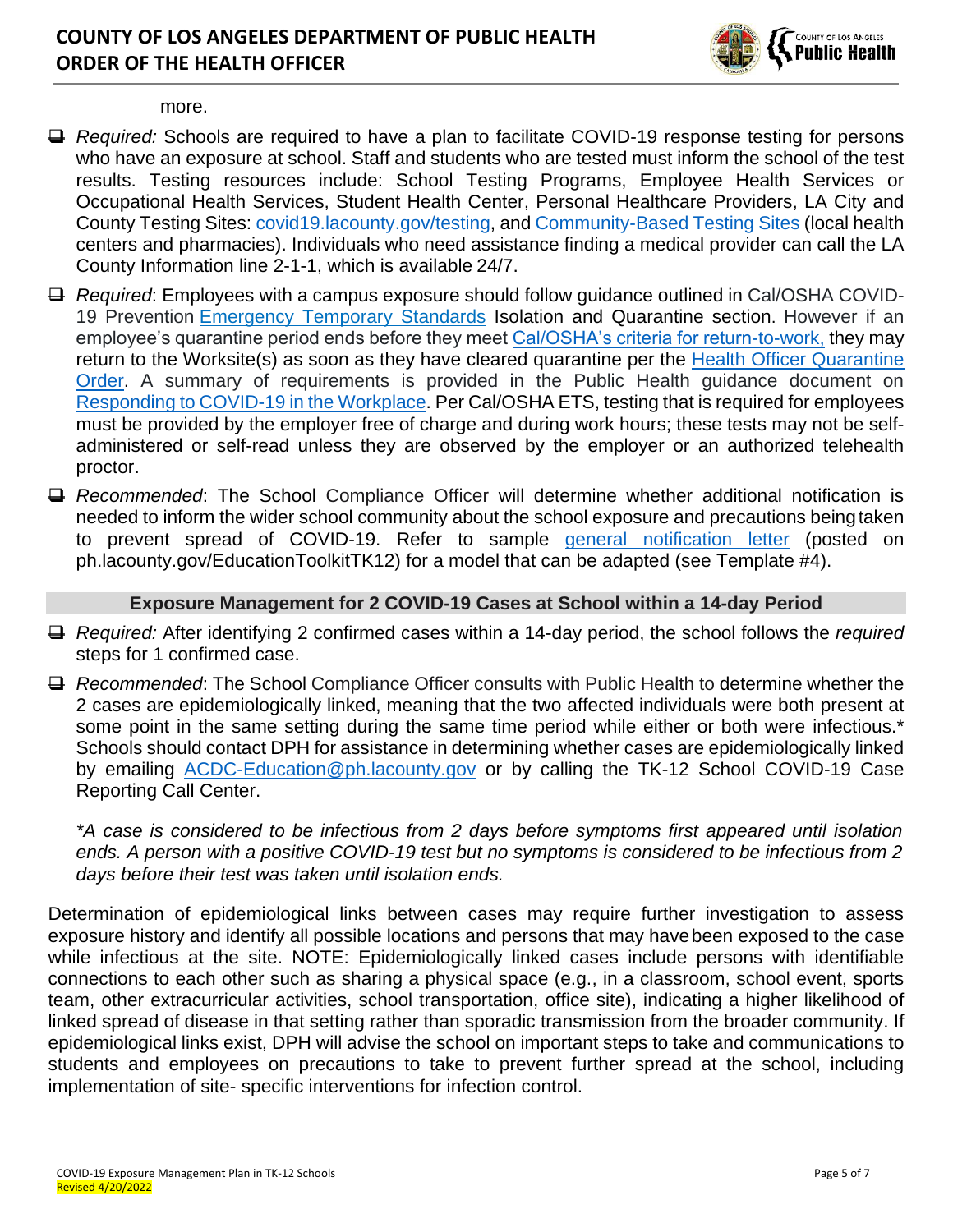

### **Exposure Management for ≥ 3 COVID-19 Cases at School within a 14-day Period**

- ❑ *Required:* If the school identifies a cluster of 3 or more confirmed cases within a 14-day period, the school should proceed with the following steps:
	- Report the cluster immediately to DPH by calling the TK-12 School COVID-19 Case Reporting Call Center or by submitting a report online at: [http://www.redcap.link/lacdph.educationsector.covidreport.](http://www.redcap.link/lacdph.educationsector.covidreport) If online reporting is not possible, reporting can be done manually by downloading and completing the [COVID-19 Case and](http://publichealth.lacounty.gov/acd/Diseases/EpiForms/COVID_OBlinelist_Education_Sector.xlsm)  [Contact Line List for the Education Sector](http://publichealth.lacounty.gov/acd/Diseases/EpiForms/COVID_OBlinelist_Education_Sector.xlsm) and sending it to [ACDC-Education@ph.lacounty.gov.](mailto:ACDC-Education@ph.lacounty.gov)
	- Outbreak Criteria: At least 3 confirmed cases of COVID-19 within a 14-day period of each other in a specified group\* with members who are epidemiologically linked, do not share a household, and are not a close contact of each other outside of the campus.

\*Specified groups include persons that share a common membership at school (e.g., classroom, school event, sport teams, other school extracurricular activities, school transportation, office site). Epidemiological links require the infected persons to have been present at some point in the same setting during the same time period while infectious.

- NOTE: For overnight camps, a "household cohort" means cabinmates (campers and staff) who are staying together in a cabin, bunkhouse, or similar space. Confirmed cases that are part of the same household cohort are not counted separately toward meeting outbreak criteria. Additional guidance regarding overnight camps is located in the [Reopening Protocol for Overnight](http://publichealth.lacounty.gov/media/coronavirus/docs/protocols/Reopening_OvernightCamps.pdf)  [Organized/Children's Camps: Appendix K-1.](http://publichealth.lacounty.gov/media/coronavirus/docs/protocols/Reopening_OvernightCamps.pdf)
	- If outbreak criteria are not met, DPH will advise the school to continue with routine exposure management.
	- If outbreak criteria are met and DPH recommends an outbreak response, DPH will notify the school that an outbreak investigation has been activated and a public health investigator will communicate directly with the school to coordinate the response.